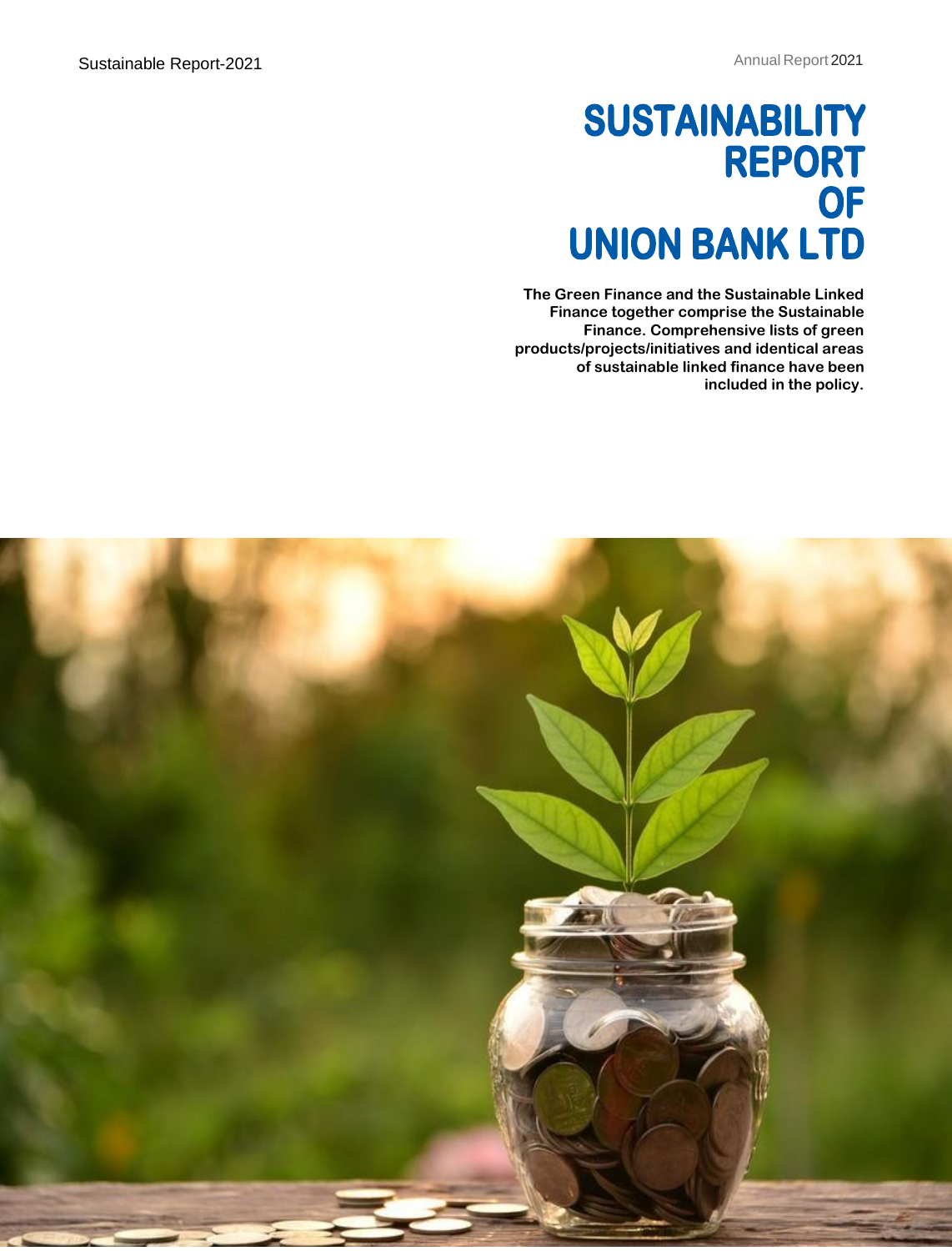### **Sustainability Report**

#### **Overview**

The Green Finance and the Sustainable Linked Finance together comprise the Sustainable Finance. Comprehensive lists of green products/projects/initiatives and identical areas of sustainable linked finance have been included in the policy. This policy addresses the essential clarity and guidance to identify green and Sustainable Linked Finance. Sustainable Finance contains Green Finance, which is one of its components along with Agriculture, CMSME and Socially Responsible Finance linked to sustainability. Being a part of financial corporate house of the country, Union Bank Ltd. is well concerned about the enormous loss of biodiversity, climate change and damage occurred in environment.

We would focus on environmental issues at the center of banking activities. UBL has formed a strong Sustainable Finance Committee comprising 12(twelve) members and Sustainable Finance Unit comprising 8 (eight) members as per guideline of Bangladesh Bank to look after the activities related to sustainable finance and working to formulate its own ESRM guideline. Apart, the bank has been following guideline on Environmental and Social Risk Management (ESRM) guideline issued by Bangladesh Bank. Union Bank Ltd. has introduced green financing products through which we are able to finance various projects which are environmental friendly. For example, we are financing in ETP (Effluent Treatment Plant) at manufacturing unit, Auto Bricks, solar panel under sustainable finance for safeguarding the environment from Industrial pollution.



#### **Sustainability Finance**

Sustainable Finance Policy has not been confined to only Green Taxonomy but also Sustainable Finance Taxonomy. Green Taxonomy includes green banking activities, green finance policy, ESDD, utilization of Climate Risk Fund, internal environmental management including carbon footprint measurements, green marketing, disclosures etc., whereas Sustainable Finance Taxonomy contains Sustainable Agriculture, CMSME, Socially Responsible Financing and identification process of sustainable linked finance, R&D for sustainable product innovation, marketing, awareness, capacity building and sustainable finance disclosure for banks & FIs etc.

In addition, we are working in opening A/c. of students and low income people under the umbrella of Banking service which also a part of sustainable Finance. Keeping the growth in sustaining manner, we also finance in SME (women Entrepreneur) because we believe without the development of half of countries citizen our nations ultimate goal will not be accomplished. At large we may say that, Union Bank is highly focusing on vision 2020 goals of the government to create value for the Bank.

#### **Social Obligations**

Over the years, the expansion of corporate social responsibility (CSR) activities of banks has been contributory to the advancement of the 'Sustainable Banking'. 'CSR' is not only about philanthropy today, it is directly allied with the concept of 'sustainable banking', and sometimes these two terms indicate the same bunch of banking actions. During the year UBL spend Taka 123.48 million under, Education, Health, Disaster Management and Environment programs, Cultural Welfare, Infrastructure improvement in remote/ underprivileged areas, Income generating activities for the underprivileged population which was Taka 118.36 million in 2019.

#### **Green Banking**

UBL certainly playing a particularly useful role in promoting green finance. Firstly, banks provide finance, a critical input for business operations. Thus, banks are in a strong position to not only encourage their clients to go for green